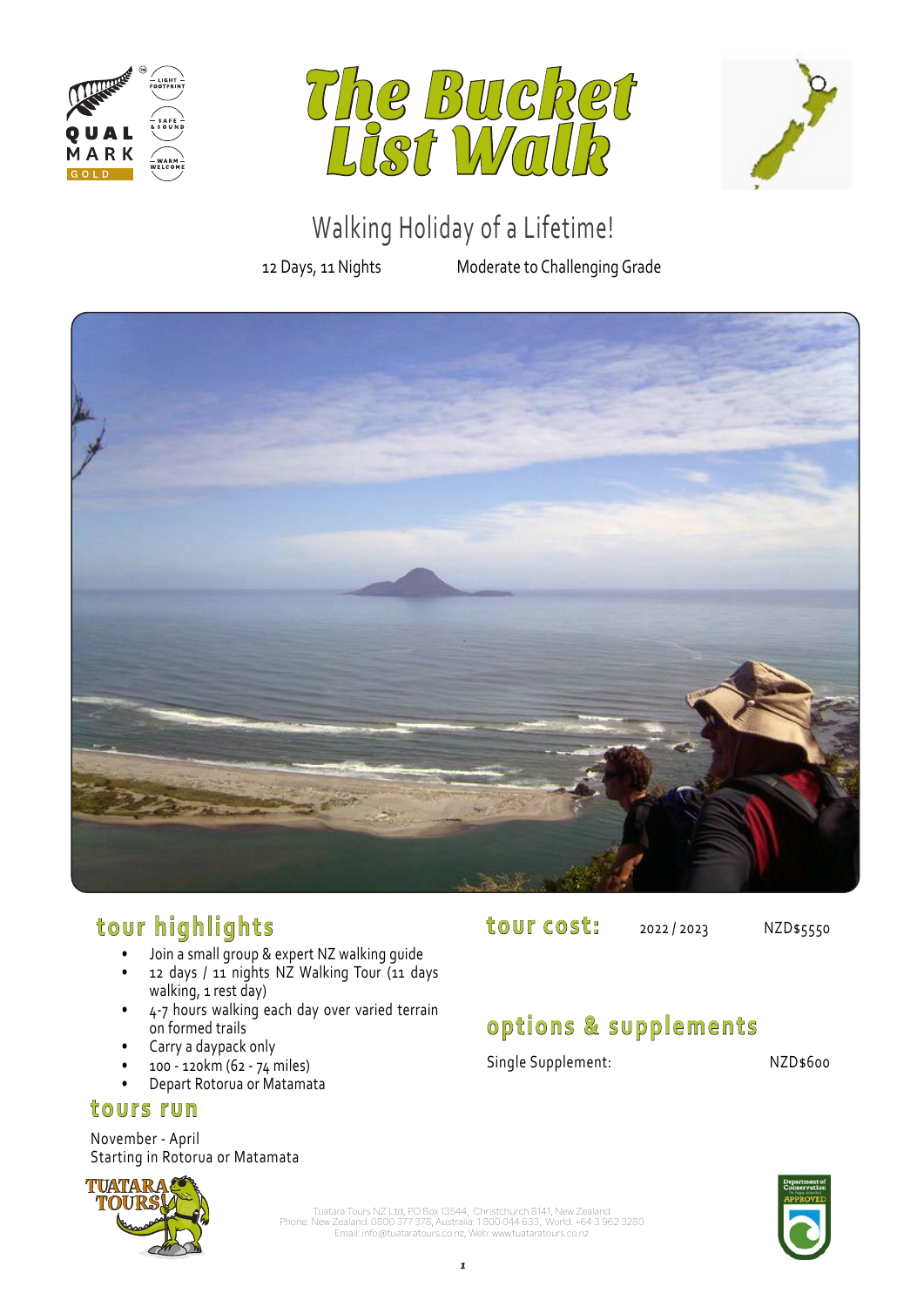





## **the tour**

100 - 120km (62 - 74 miles)

The walking holiday of a lifetime! Explore the very best of the North Island's diverse and visually spectacular regions in comfort and style. From the majestic mountains of Tongariro, to the lush forests of Waikaremoana, to the dramatic coastlines of Coromandel. Be awed by the scenery, and spoilt by delightful accommodation, meals and wine - It doesn't get any better than this!

### **at a glance**

- Day 1 Matamata/Rotorua To Coromandel
- Day 2 Coromandel Coastal Walkway
- $Day 3$  The Pinnacles
- Day 4 Epic East Coast
- Day 5 Whirinaki Forest<br>Day 6 Panekire Bluffs
- Panekire Bluffs
- Day 7 Lake Waikareiti
- Day 8 Lake Waikaremoana Great Walk
- Day 9 Rest Day Arrive Central Plateau
- Day 10 The Tongariro Alpine Crossing
- Day 11 Mt Ruapehu
- Day 12 Taranaki Falls

# **trip grading**

To determine the grade of a particular adventure we consider a number of factors. These include the condition of the terrain, the altitude, the number of pass crossings and the length of the trip.

*The Bucket List Walk* is graded Moderate to Challenging: Moderate: An above average level of fitness, Walk 20km, with some average to steep inclines at times.

Challenging: An above average level of fitness, Walk 20+ km , Bike 50+km on partially formed tracks and roads, some off-road , some steep inclines, some easy river and creek crossings.

# **about your guides**

Our guides are very experienced, friendly walkers and bikers who love to share their knowledge of New Zealand's flora and fauna and local history. They all hold current first aid certificates, passenger driving licences and are the very best people to ensure your experience will be one to remember.

12 Days, 11 Nights Moderate to Challenging Grade









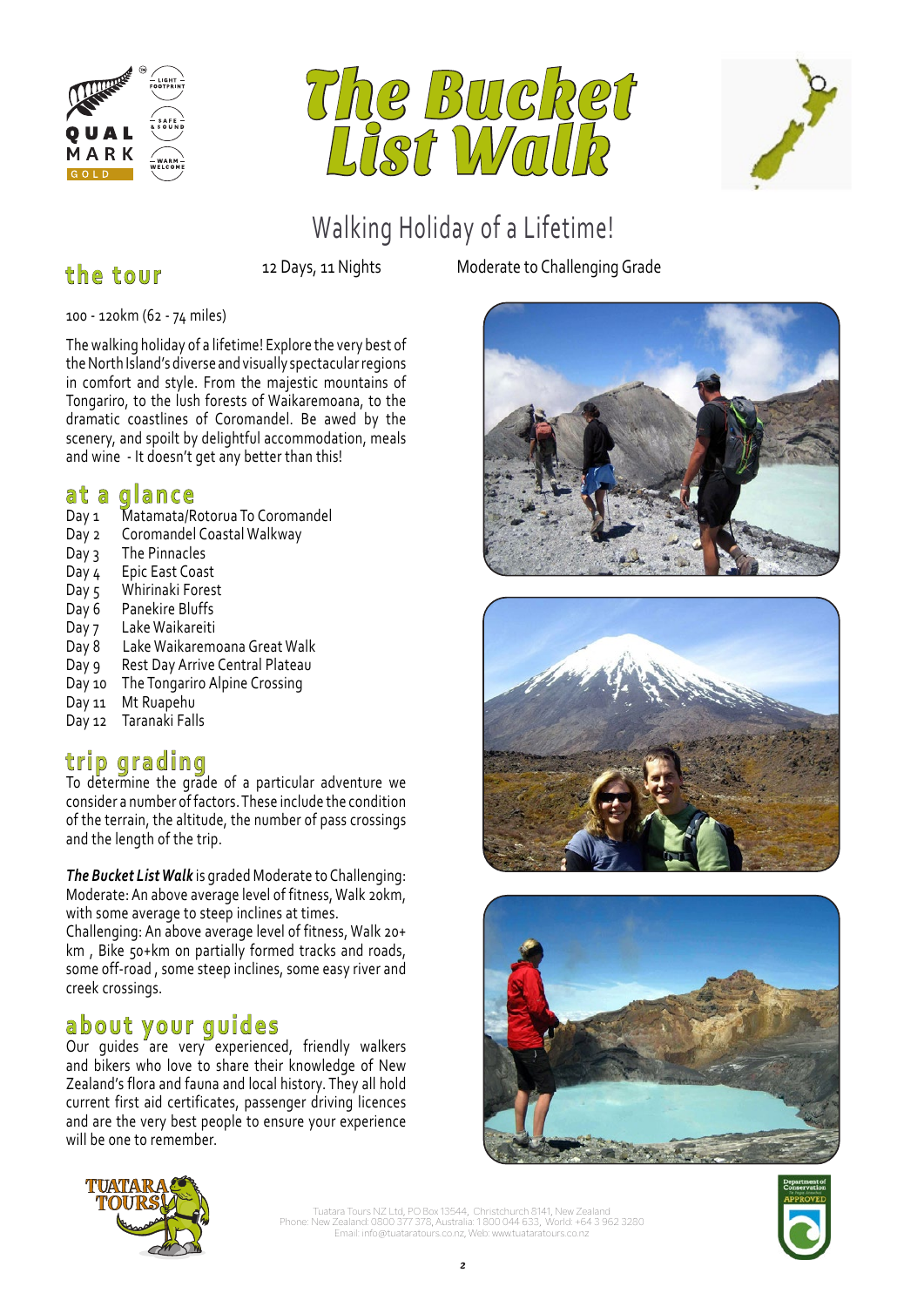





**itinerary**

12 Days, 11 Nights Moderate to Challenging Grade

### **Day 1 Matamata / Rotorua to Coromandel**

We'll pick you up from Rotorua at approx. 8:30am, or Matamata at 9:30am. Warm up with a walk to the top of Wairere Falls the falls are 153m in height, and view the verdant Waikato basin from two lookouts over hanging the thunderous waterfall.

As we continue north, enjoy views out over the mussel farms of the Hauraki Gulf from one of New Zealand's classic coastal drives, the Coromandel west coast. Drive further up the Coromandel Peninsula in the late afternoon to reach your lovely accommodation, and watch the sunset from the verandah with a glass of wine or ice cold brew. Accommodation: Coromandel Lodge - (L,D)

Walking time: 3-4 hours

### **Day 2 The Legendary Coromandel Coastal Walkway**

If there's one walk in New Zealand that has it all, it's this one – the incredible Coromandel Coastal Walkway. After a short drive north from Coromandel township we'll arrive at the trail head and begin our walk at Stony Bay, a picture perfect isolated beach flanked by green hills and white sand. This historic trail follows an old bridle path once used by gold miners who populated the Coromandel region in colonial times. Tracing the north eastern tip of the Coromandel Peninsula, we walk through native bush and over high cliff tops with views of Great Barrier Island, Cuvier Island and the Mercury Islands.

We'll have a picnic lunch at beautiful Poley Bay (a great spot for a swim if you're keen!) before returning to Stony Bay. Accommodation: Coromandel Lodge - (B,L,D) Walking time: 6 hours

### **Day 3 The Pinnacles**

After a delicious fresh breakfast we head south to the start of the Kauaeranga Kauri Trail, also known as The Pinnacles. We'll make our way up through kauri, rimu and kahikatea forests to the Pinnacles that are perched high above the forest canopy. The 360 degree views of bush, mountains and 2 coastlines are simply off the charts, and well worth the effort up the steep trail – don't forget your camera! The Kauaeranga Valley is home to forest bird such as tui, bellbird, tomtit, grey warbler, shining cuckoo, north island brown kiwi and kaka, so keep your eyes peeled here as many of them are frequent visitors on the trail.

If the Pinnacles isn't your style and you would prefer a more relaxing day you have the option of staying in and exploring Coromandel Township. Highlights include the Driving Creek Railway, local artisan workshops, short walks, cafes, and culture. Take the time to relax in paradise.

A fabulous day is topped off with a celebratory meal at one of Coromandel town's fine restaurants. Accommodation: Coromandel Lodgel- (B,L,D)



Walking time: 6-7 hours..

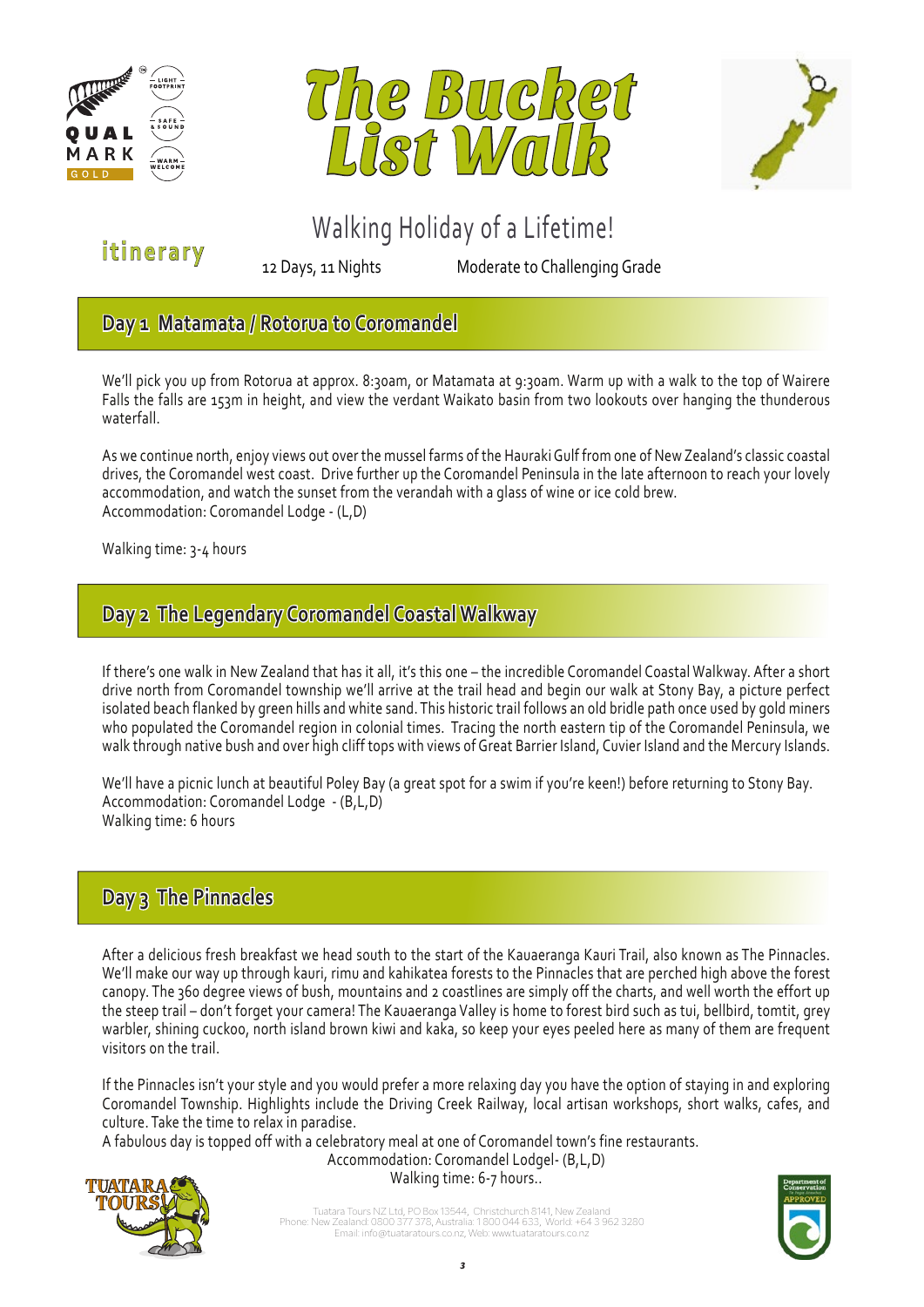





# 12 Days, 11 Nights Moderate to Challenging Grade **itinerary continued**

## **Day 4 Epic East Coast**

Travel east around the Peninsula towards Whitianga. Walk to the golden sand beaches and azure green waters of one of the top 20 best beaches in the world, New Chums Beach (this walk is dependant on the tides). Relax and absorb the natural beauty amidst the bird and marine life that thrives within this precious ecosystem.

Enjoy a short, scenic ferry ride across the Whitianga harbour and a relaxing stroll up to Shakespeares Cliff overlooking Mercury Bay and the beach where Captain Cook set foot on kiwi soil. Stop for a refreshing lunch looking out over the marine reserve and take the well-graded track down to the iconic Cathedral Cove, a natural volcanic archway - a must-see of the Coromandel!

Continuing around the east coast we'll complete a loop of the Coromandel Peninsula, then drop you at a 4.5 star Hotel in Rotorua, Tonight you will enjoy 3-course Taste Indigenous New Zealand dinner. Accommodation: Rotorua Hotel - (B,L,D) Walking time: 2-3 hours

### **Day 5 Whirinaki Forest**

After a cooked breakfast at your Rotorua Hotel we'll pick you up and head east, past Mount Tarawera and into the heart of Te Urewera. Our first stop is the Whirinaki Forest, where we'll walk through one of New Zealand's most pristine Podocarp forests with towering trees including giant totara, kahikatea, rimu and matai. Keep an eye out for kaka (a large forest parrot) & whio (blue duck) along the way. This walking trail also skirts the moss-lined Whirinaki River canyon and waterfall – one of the most picturesque rivers in New Zealand. Don't forget your camera!

We then journey deeper into the remote Te Urewera to reach Lake Waikaremoana, where we'll settle in at our cozy lodge with pre-dinner drinks and nibbles on the lake shore. Accommodation: Waikaremoana Lake Lodge - (B,L,D) Walking time: 3-4 hours.

### **Day 6 Panekire Bluffs**

This morning we'll walk to the spectacular Panekire Bluffs that are a highlight of the Lake Waikaremoana Great Walk. As we climb higher we'll see the lush podocarp forest change into cloud forest with trees covered in eerie hanging moss. Arriving at the Panekire Bluffs, we'll be greeted with jaw-dropping views over Lake Waikaremoana and Te Urewera. There are not many better places in the world to sit back, relax and have lunch! There's an option to continue walking higher for a further 2 hours to reach the highest point of the Great Walk track to get views over not only the Lake, but out to the Pacific Coast.

> Accommodation: Waikaremoana Lake Lodge - (B,L,D) Walking time: 3-7 hours.



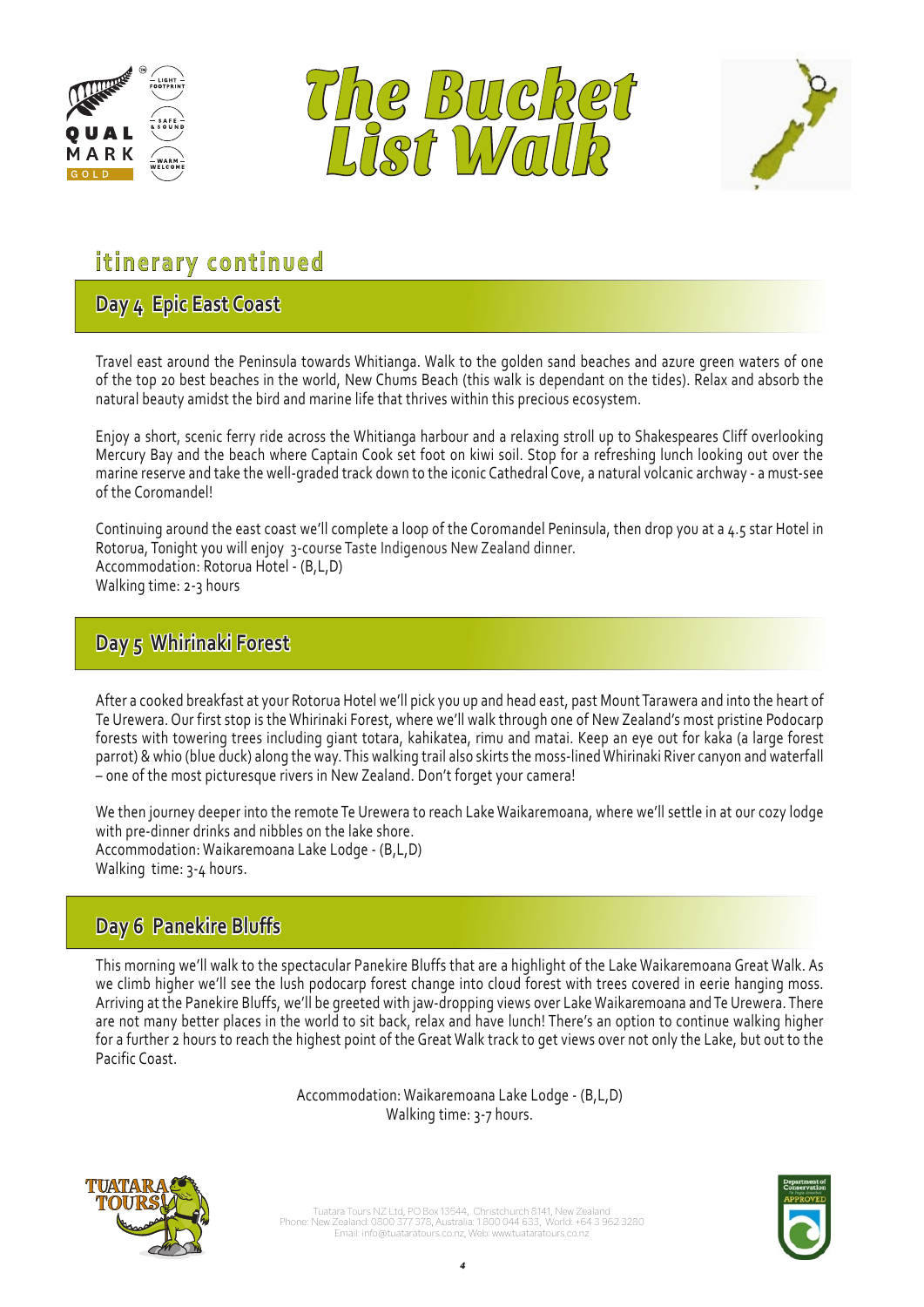





12 Days, 11 Nights Moderate to Challenging Grade

### **Day 7 Lake Waikareiti**

This morning we explore a very special area - the pristine Lake Waikareiti, which lies a further 300 metres in elevation above Lake Waikaremoana. Free of aquatic weeds and motorised boats, this picture perfect lake has astonishingly clear water and is blissfully peaceful! The Department of Conservation have worked tirelessly for years to eradicate this area of introduced predators, allowing native birds here to thrive!

Later, we'll return to Waikaremoana where there's an option to walk to a dazzling fresh-water spring, or a walk through dense fern forest to explore the Onepoto Caves.

Accommodation: Waikaremoana Lake Lodge - (B,L,D)

Walking time: 3-5 hours.

### **Day 8 Lake Waikaremoana to Rotorua**

After breakfast we depart the lodge to walk another section of the Lake Waikaremoana Great Walk Track. This stunning forest and lakeside trail traverses from a secluded arm of the lake across a peninsula, home to a Kiwi Recovery Program and some gorgeous native forest. After a lakeside picnic lunch we return to Rotorua, stopping for a soak in an amazing natural hot spring under a canopy of native trees.

Tonight you will dine in one of Rotorua's finest restaurants.

Accommodation: Rotorua Hotel - (B,L,D)

Walking time: 2-4 hours

### **Day 9 Rest Day, Travel to Tongariro**

This morning you have free time to explore Rotorua, or sleep in! There's no shortage of adventurous or relaxing activities in this town. From indulging in a spa treatment to ziplining high above native forest there's a little something for everyone here. At 1:30pm we'll pick you up from your Rotorua Hotel and head south through the North Island's heartland of geothermal activity, passing Lake Taupo. Arrive in Tongariro National Park and become acquainted with the area and your guide with a short walk. Settle in to your accommodation with a glass of New Zealand wine, while the sun sets over the impressive Tongariro volcanoes.

Relish a delicious New Zealand style restaurant meal while you get to know the other members of your small group. Retire to a cozy bed and hot shower, ready to tackle the world's best day hike tomorrow - the Tongariro Alpine Crossing!

Accommodation: The Park Hotel - (B,D)



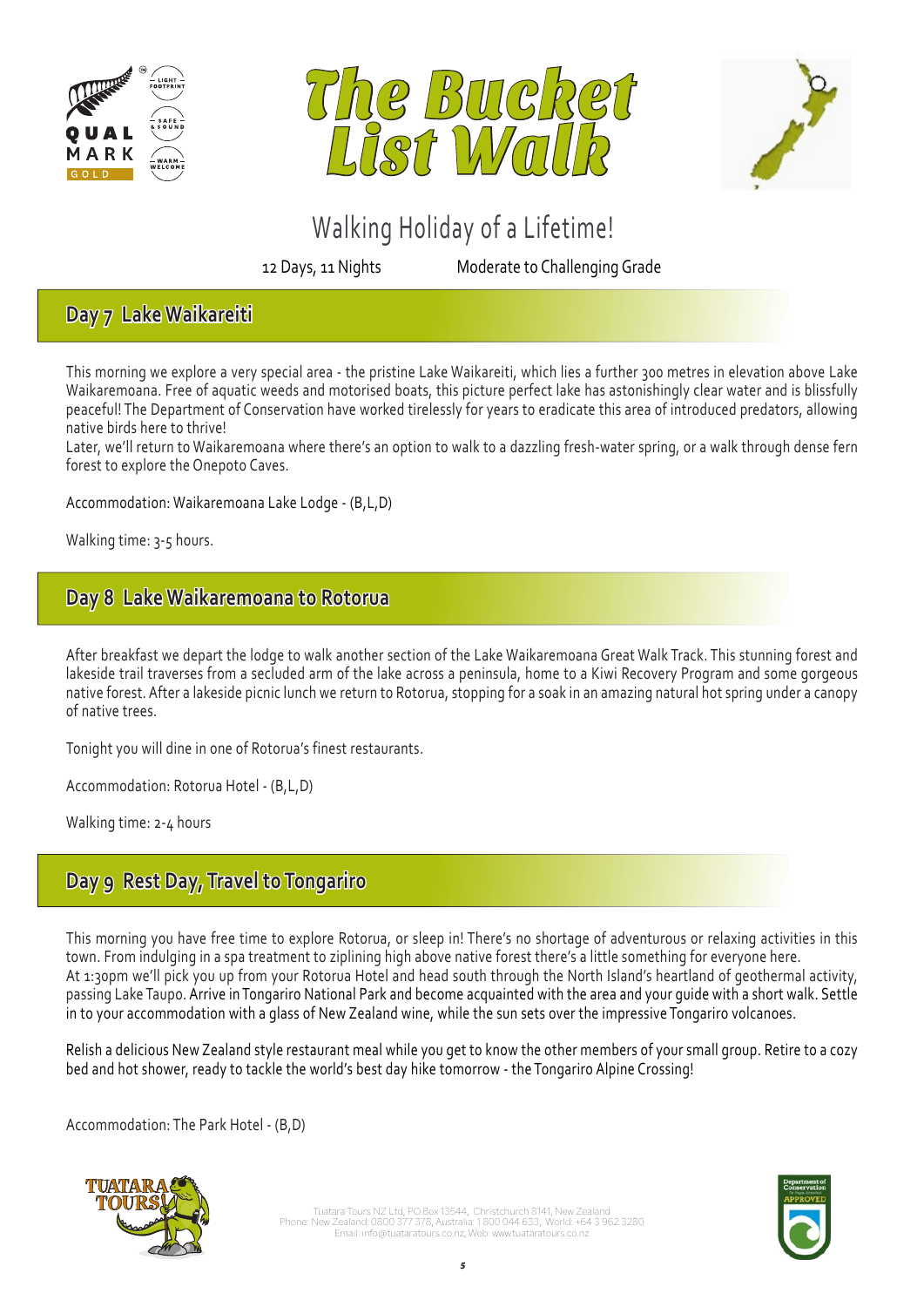





# 12 Days, 11 Nights Moderate to Challenging Grade **Day 10 The Tongariro Alpine Crossing**

Walk the Tongariro Alpine Crossing - known as the best one-day walk in New Zealand and possibly the world. A challenging hike leads through stunning volcanic landscapes, past steaming craters, quirky coloured lakes and impressive dome volcanoes. Fantastic views over central North Island. Fair weather and a good level of fitness are required to undertake this hike.

If conditions allow we will have an early start on the track, so we can enjoy the pre-dawn solitude of the mountains and watch the sunrise over the volcanoes – a truly magical experience!

Lonely Planet recommends a walk amidst the Tongariro Volcanoes as "a life-changing experience not to be missed!" Your guides make this unforgettable hike even more memorable by sharing their local knowledge, setting a relaxed pace, and providing a wellearned celebratory drink and snack at the end of the track.

Accommodation: The Park Hotel - (B,L,D) Walking time: 7-8 hours.

### **Day 11 Mt Ruapehu**

Travel around the southern side of Mt Ruapehu to experience some of New Zealand's rail history on the Old Coach Road trail. Between 1906 to 1908 the road was used to carry passengers and goods by horse and coach, between two railheads on the main trunk line.

Heritage features on the trail include a unique cobbled road, massive steel viaducts, a curved tunnel, railway bridge remains, and old campsites. The 15km walk takes around 5 hours, and also passes through some beautiful stands of native forest with sweeping views across the district.

If conditions allow we will explore the dramatic, rock-strewn landscapes higher up Mt Ruapehu. At 2797 metres above sea level, the North Island's highest mountain offers jaw-dropping views over the National Park with various hiking options or catch a chair-lift up to NZ's highest café. .

Accommodation: The Park Hotel - (B,L,D) Walking time: approx. 5 hours

### **Day 12 Taranaki Falls**

Today we explore the lower flanks of Mt Ruapehu with a walk from Whakapapa Village through alpine meadows and pretty beech forest to Taranaki Falls. Tumbling 20 metres over the edge of an old lava flow, this waterfall packs a real punch, sending spray right across the boulder-ringed pool at the bottom. If you're game, it's possible to walk all the way around behind the curtain of the waterfall - time to put a jacket on!

Then hike around the glistening Lake Rotopounamu, which is nestled in the side of Mt. Pihanga, an old volcanic mountain and totally fringed with lush forest. Walking Legends support Project Tongariro, an eco-trust that are working to restore the native birdlife to this special area.

After lunch, we'll begin the short journey north to Taupo and on to Rotorua. You can choose to be dropped off in Taupo or Rotorua, or National Park if you are travelling further south. Either way, you'll be forever changed after the awesome walks and great times you'll have had with us in the North Island!



Walking time: 3-4 hours - (B,L)

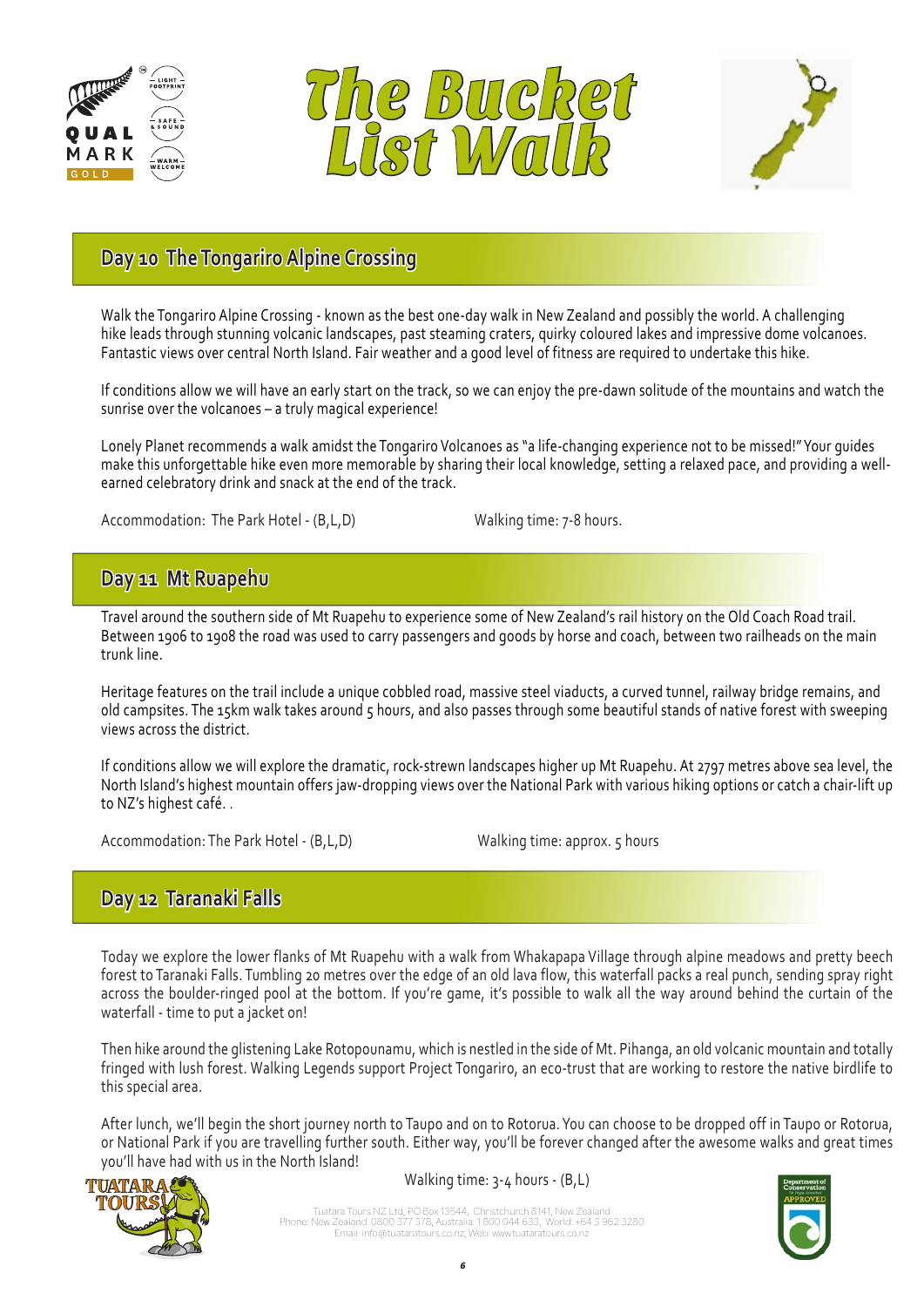





12 Days, 11 Nights Moderate to Challenging Grade

# **what is included**

#### **Accommodation**

A variety of boutique and character lodges & hotels, from 2-4 star, have been chosen for location & atmosphere. Rooms are twin-share with good beds & linen. The Coromandel has ensuite bathrooms, the Waikaremoana lodge has shared bathrooms, while your 3 nights in Tongariro will be in an ensuite room. All the lodges are in picturesque settings.

In addition the trip includes 2 nights in a studio room at a 4.5 star Hotel in Rotorua.

#### **Food**

All dinners are included: 2-course Kiwi style meals, with plenty of fresh veges, salads, and dessert. You can purchase drinks during dinner. Breakfasts have cooked and continental options, and packed lunches are made fresh daily. We also provide plenty of snacks on the trail. The trip also includes 2 breakfasts while you are staying at the Rotorua hotel, and dinner in one of Rotorua's top fine-dining restaurants.



#### **Luggage**

This is a lodge-based tour so we'll return to our walk lodges each

 night. You're welcome to bring a suitcase, we have plenty of space. All you'll carry on the track is a day pack with your lunch, water, raincoat, hat, sunscreen and camera.

#### **An experienced and fully qualified guide**

### **All transport**

#### **Access and Concession fees paid to the Department of Conservation**

#### **NZ Goods and Service Tax (GST)**

#### **Safety and Risk Management**

To ensure maximum safety for all, our guides are certified first aiders and fully qualified drivers. Tuatara Tours operate under a Safety and Risk Management Plan which is regularly audited and approved by a qualified and independent auditor.

This tour is operated in conjunction with another operator.

# **what is not included**

- pre and post tour accommodation
- alcoholic drinks
- personal expenses
- gratuities, tipping is not expected in NZ but gratefully received. It is at your discretion whether or not to reward for excellent service



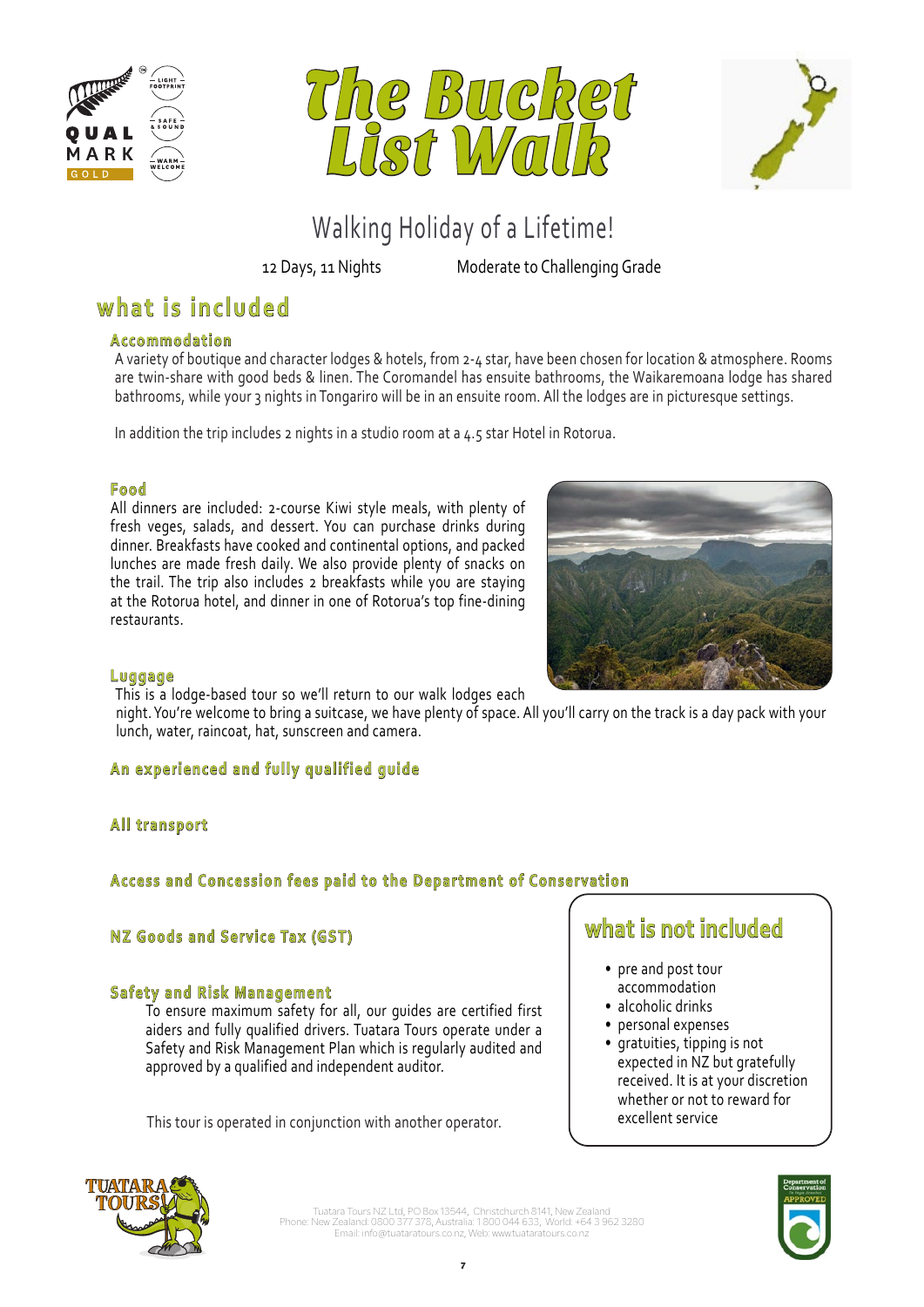





#### Walking Holiday of a Lifetime. The state of a Lifetime of a Lifetime of a Lifetime. **pre tour checklist**

# 12 Days, 11 Nights Moderate to Challenging Grade **Please ensure you have the following items for your walking tour.**

| <b>Essential Items</b>                                                                             |
|----------------------------------------------------------------------------------------------------|
| Day pack                                                                                           |
| Warm hat & gloves                                                                                  |
| Drink bottle or camel bak - 2 litre capacity                                                       |
| Personal toiletries, shampoo, and any essential medications                                        |
| Sunscreen, sunglasses & sunhat                                                                     |
| Camera & charger                                                                                   |
| Clothing                                                                                           |
| Hiking Boots (sturdy boots, preferably with ankle support, worn in please!)                        |
| Waterproof rain coat with hood (we lend raincoats by prior arrangement)                            |
| Socks (about 3 pairs, wool is best)                                                                |
| Shorts or light weight trousers for walking                                                        |
| Thermal leggings or long-johns to wear while walking (these are essential for walking in an alpine |
| environment)                                                                                       |
| Thermal long sleeved shirt (polypro or wool)                                                       |
| Short-sleeved shirts (preferably polypropylene or wool: merino wool is ideal)                      |
| Long-sleeved shirt or light sweater                                                                |
| Warm wool or polar fleece jersey                                                                   |
| Smart/Casual clothes for the evenings                                                              |
| PJ's / sleepwear                                                                                   |
| Optional Items, these are highly recommended but not essential                                     |
| Swimsuit & towel (river and hot-pool swimming opportunities may exist)                             |
| Walking poles (highly recommended)                                                                 |
| Light running/walking shoes or sandals for easy walks                                              |
| Mobile phone                                                                                       |
| Book, trip journal etc                                                                             |
| Water-proof over trousers                                                                          |
| Down or windproof jacket                                                                           |
| <b>Blister kit</b>                                                                                 |
| Head torch or small hand held torch                                                                |
| We Supply                                                                                          |
| Most meals, snacks, hot & cold drinks                                                              |
| Linen & bath towels<br>$\bullet$                                                                   |
| Toilet paper & soap<br>$\bullet$                                                                   |

#### **Please Ensure**....

- Ensure you have plenty of warm clothing be prepared for cold mountain weather.
- To prevent the spread of noxious weeds and plant diseases, please clean your boots and walking poles thoroughly before the hike.

We do not recommend you walk in cotton garments, jeans or silk. These fabrics take much longer to dry after perspiration or wet weather and you may feel damp and cold, even inside the best raincoat.

Plan around three layers of clothing, your inner or core layer which should be wool (merino) or polypropylene to trap warmth against the skin, a middle layer, and a top waterproof layer to protect from rain and wind.



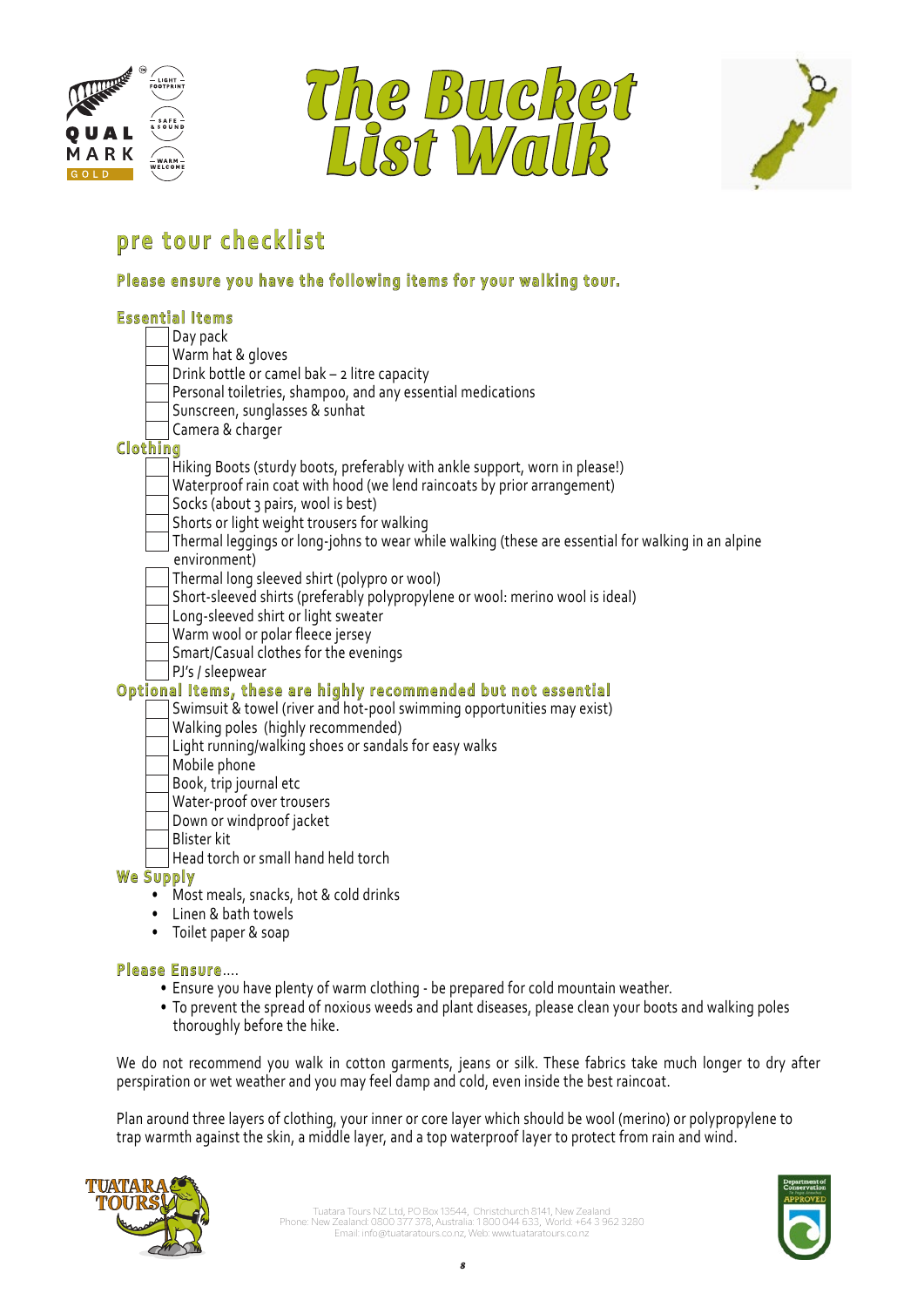





# 12 Days, 11 Nights Moderate to Challenging Grade **frequently asked questions**

#### **What do I carry while on my tour and what happens to the rest of my luggage?**

On a walking, cycling or kayak tour your extra luggage will be transported for you each day to your accommodation that night. All you need to have with you is your daypack with your lunch, clothing requirements, camera and incidentals. For cyclists, this can be left in the support vehicle while you are cycling as this is always close by for ready access. Please ensure the luggage you are sending on ahead is limited to one item and is packed in an easily transported overnight bag or suitcase.

On a hiking tour where huts and lodges are less accessible by vehicle, you may be asked to carry your own luggage for some or all of the days of the tour, please refer to your itinerary for details. For this reason we recommend you pack as lightly as possible and carry only the items suggested on your gear check list. For any of our tours, we recommend the use of a waterproof pack liner to keep your personal items as dry as possible.

#### **Do I really need thermals and a fleece, even in summer?**

Yes, as some of the areas visited can be exposed, and New Zealand weather can be notoriously changeable, you must be prepared for all weather conditions.

#### **How many people are in each group?**

Typically, we take a maximum of twelve people on each tour. We feel this gives you the best opportunity to gain as much from your experience as possible and keeps the feel of each tour relaxed and friendly. We are happy to discuss options for groups of more than twelve with you.

#### **How fit do I need to be?**

The main purpose of a guided tour is to enjoy your surroundings and learn from your local guide, it's not a race, however the more you can prepare for a tour, the better the experience will be for you. As a general guideline we suggest the following activity level guide for our tours.

- Easy: An average level of fitness, Walk 7km, Bike 15km on well-formed tracks and roads with very little incline.
- Mild: An average level of fitness, Walk 12km, Bike 25km on well-formed tracks and roads with average incline.
- Moderate: An above average level of fitness, Walk 20km, Bike 45km on formed tracks and roads with some average to steep inclines at times.
- Challenging: An above average level of fitness, Walk 20+ km , Bike 50+km on partially formed tracks and roads, some off-road , some steep inclines, some easy river and creek crossings.

#### **How do I train for my upcoming tour?**

Undertake your training using the clothing and footwear you intend to complete the tour in, this will give you the opportunity to make sure they will be suitable for the purpose and to break in your foot wear so as to avoid any discomfort. Train with your pack or day pack on so you get used to bearing the weight and include a variety of terrain in your training including hills and off road. As much as we'd like to we can't guarantee fine weather on your tour so don't hesitate to get outdoors and train on the rainy days as well.

#### **What will the weather be like?**

New Zealand is known to have four seasons in a day so you should always be prepared for sudden changes in weather or temperature and have the appropriate gear with you at all times. Rain can be expected at any time throughout the year.

Spring (September-November) and Autumn (March-May) are generally cooler months for experiencing the outdoors with temperatures averaging 15-25 degrees during the day.

Summer (December-February) is usually warmer with averages of 20-30 degrees and longer sunshine hours due to daylight saving. As New Zealand has very little air pollution, UV rays are strong during the summer months and a good sunscreen and a hat are recommended for outdoor activities during the heat of the day.



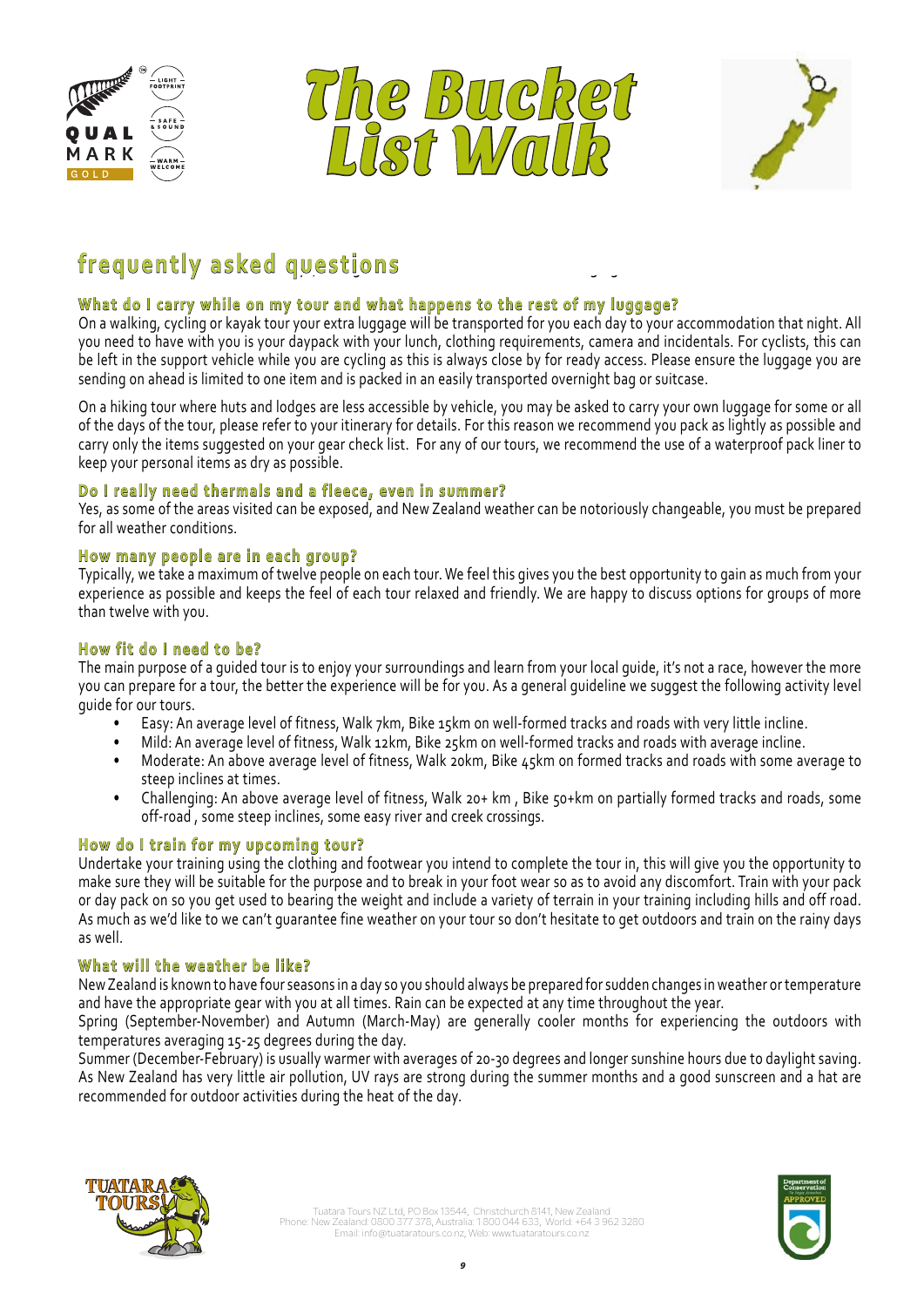





12 Days, 11 Nights Moderate to Challenging Grade

## **how to book**

Go to www.tuataratours.co.nz, click the make an enquiry button and submit your booking request using the form provided.

We enjoy talking to people about their travel interests. So feel free to contact us directly if you'd rather not fill out a form.

- New Zealand: 0800 377 378
- Australia: 1 800 044 633
- World: +64 3 962 3280
- Email: info@tuataratours.co.nz
- Web: www.tuataratours.co.nz

### pre and post tour **accommodation**

If you would like some help booking pre/post tour accommodation we can help

Contact us at

- New Zealand: 0800 377 378
- Australia: 1 800 044 633
- World: +64 3 962 3280
- Email: info@tuataratours.co.nz

### **custom tours**

We Can Customise Existing Tours - You may want to spend an extra day or you may want to add an element to your tour!

We Can Design A New Tour Just For You. We have years of experience in creating custommade tours for groups, so if you are planning a tour for your friends, family, club, corporate workplace.... contact us now.

### subscribe to our **newsletter**

Our newsletter will be emailed to you monthly on the first working day of every month.

- latest trips
- travel advice
- events & attractions
- and more!





Go to www.tuataratours.co.nz and go to the newsletter sign up in the footer of any page.

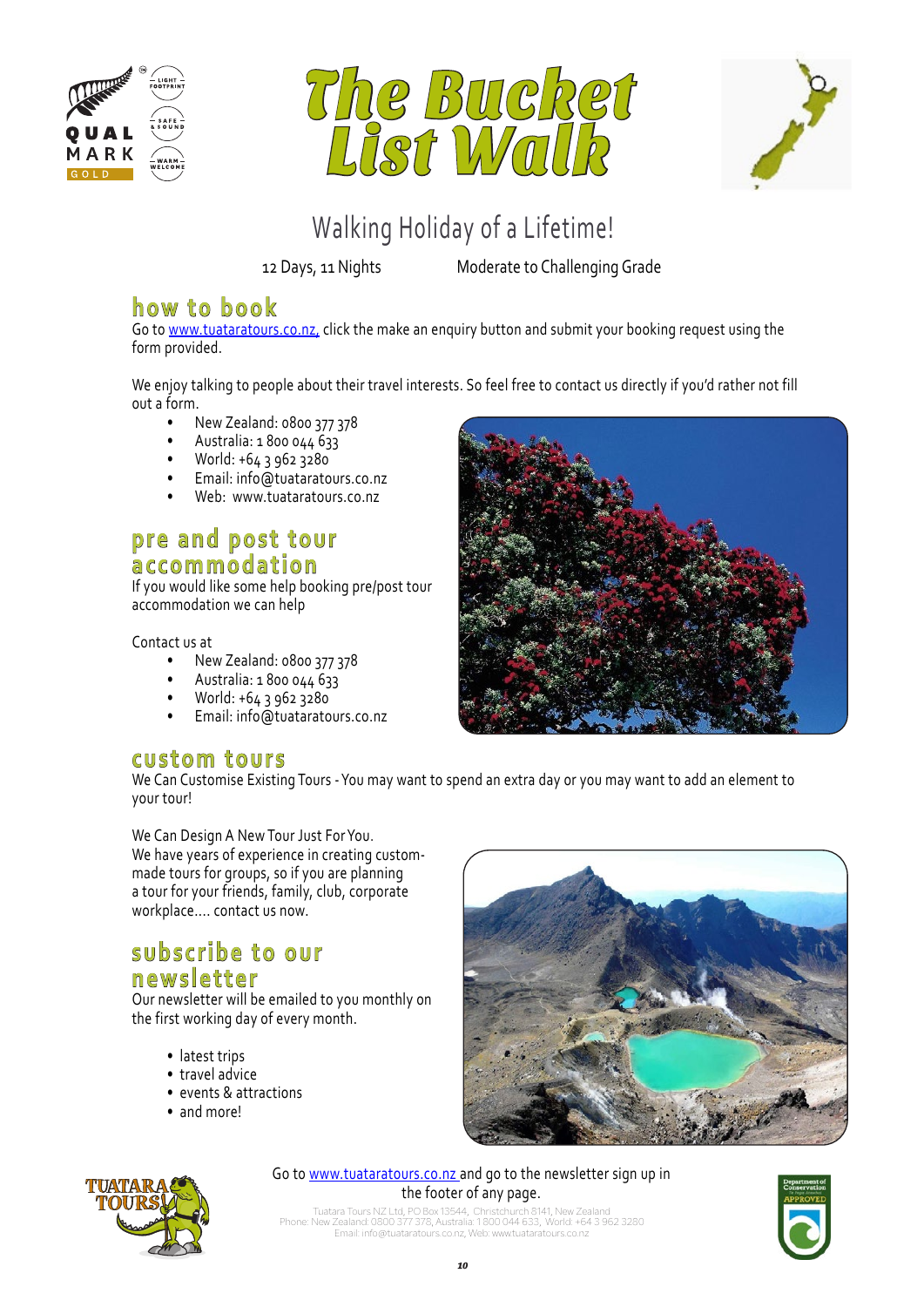





# 12 Days, 11 Nights Moderate to Challenging Grade **TuataraTours-experienced and innovative**

Tuatara Tours is an experienced and innovative walking and biking adventure company, based in the South Island of New Zealand.

The vision at Tuatara Tours is to encourage as many people as possible to be involved in fun, adventure and the outdoors.

We understand the outdoors and we revel in the country, people and climate that we work with

## our team is here to provide you with the **best experience**

We only have one world and we have to share it with each other. Much of the attraction for our clients is to experience unspoiled and un-crowded landscapes. It is our challenge to ensure that in this sharing of the experience, we minimise where possible, the impact of our business.

Through the introduction of strict environmental guidelines, we minimise our impact on the environment we live and work in

## **responsible travel**

None of us could deny the benefits of travel in broadening our horizons and our way of thinking about the world we all share; travel breaks down barriers and provides valuable insights into other ways of life, it challenges us to step outside our comfort zone and to learn from those around us.

Our responsibility as participants in this journey is to acknowledge our impact on the environment and the communities in which we travel and to consider our individual contribution now and for the benefit of future generations.

We are Gold Qualmark endorsed; New Zealand tourism's official benchmark for environmental standards and quality control.

Wherever possible our company utilises local products and services, we support conservation efforts to preserve our natural and cultural heritage and we respect and care for the unique environment we travel in. Make your commitment to responsible travel with us.

## **adventure travel**

By its very nature adventure travel involves an element of the unexpected. To get the most out of your adventure it is important that you are mentally flexible, positive and eager to take on all the challenges that arise.

If you are uncertain about your suitability for this tour, speak with us and we can help guide you in the right direction.

## **NZ Walking Tours**

The Akaroa Walk The Franz Josef Trail The Mesopotamia High Country Walk The Queen Charlotte Walk The West Coast Trail The Hump Ridge Track Walk The Coromandel Explorer Walk The Tongariro Crossing Walk The Lake Waikaremoana Walk Great Barrier Island Escape The Abel Tasman Walk - 3 Days The Abel Tasman Walk - 5 Days The Abel Tasman Walk/Kayak - 3 Days The Abel Tasman Walk/Kayak - 5 Days Bucket List Walk The Old Ghost Road

## **NZ Hiking Tours**

The Heaphy Track The Lake Waikaremoana Great Walk The Stewart Island Track The Tongariro Crossing Walk

# **NZ Cycling Tours**

Around The Mountains Cycle trail The Tekapo Canal Trail The Alps 2 Ocean Cycle Trail The West Coast Wilderness Cycle Trail The Queenstown Cycle Trail The Otago Rail Trail The Tasman Great Taste Trail and Golden Bay Explorer

### **Overseas Tours**

Bhutan Tours Japan Walking Tours Australia Walking Tours

All of these tours and more available at www.tuataratours.co.nz



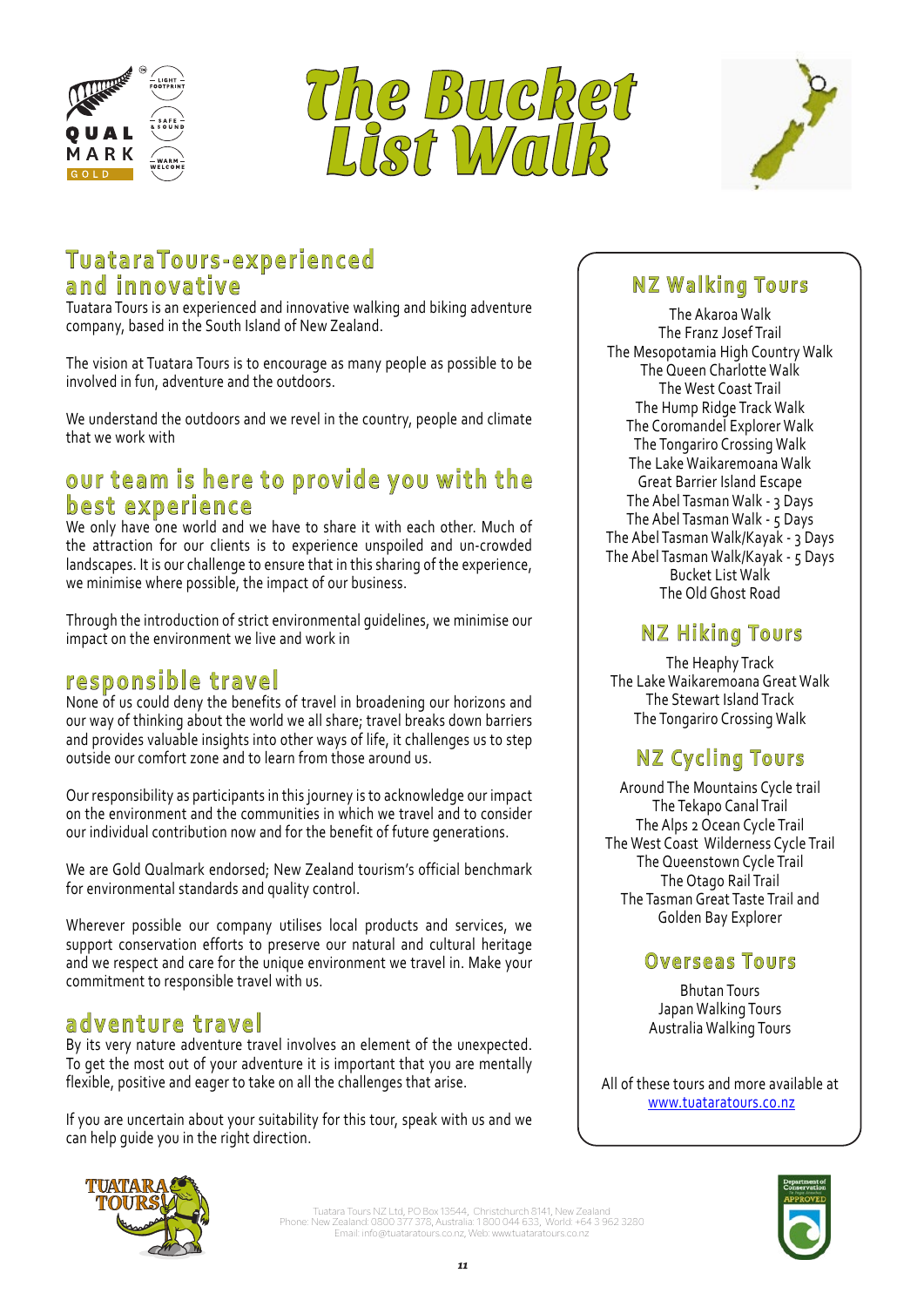





12 Days, 11 Nights Moderate to Challenging Grade

# **country information**

#### **Culture**

New Zealand has a diverse multi-cultural population, the majority of whom are of British descent. New Zealand's indigenous Maori make up around 14 percent of the population. The culture of its indigenous Maori people affects the language, the arts, and even the accents of all New Zealanders. New Zealanders embrace new technology and culture, but they also have a background of quiet but rugged individualism, self-reliance and a passion for invention. Many New Zealanders travel extensively and thrive on learning and experiencing other cultures. They are renowned for their openness, ingenuity and "easy-going" nature.

#### **Environment**

Fourteen spectacular national parks preserve New Zealand's natural heritage enshrining a huge variety of landscapes, vegetation and wildlife, New Zealand encompasses rich farmland, mountains, rivers and unsurpassed scenery. The country is slightly bigger than the UK in size. Three-quarters of the population live in the North Island with more than a third of New Zealand's population living in the largest city, Auckland.

The South Island - with its lakes, fiords and spectacular outdoor scenery is the most popular destination for tourists. The gateway to the South Island is Christchurch - a city of approximately 380,000 people.

#### **Recreation**

New Zealand's stunning landscapes, lush forests, amazing wildlife and pleasant climate make it a haven for many outdoor activities, and a great place to relax and enjoy life.

New Zealanders love the outdoors, especially tramping (hiking), camping, skiing and snowboarding. Sailing, surfing and swimming are also favourite pursuits. New Zealand's sports and recreation facilities are inexpensive, abundant and very accessible.



## **tuatara conservation**

Tuatara Tours are proud to be actively involved in Tuatara Conservation.

Tuatara Tours has formally adopted "BP" a male juvenile tuatara who resides at Orana Park in Christchurch and is part of the conservation programme to ensure the safe future of these amazing reptiles.